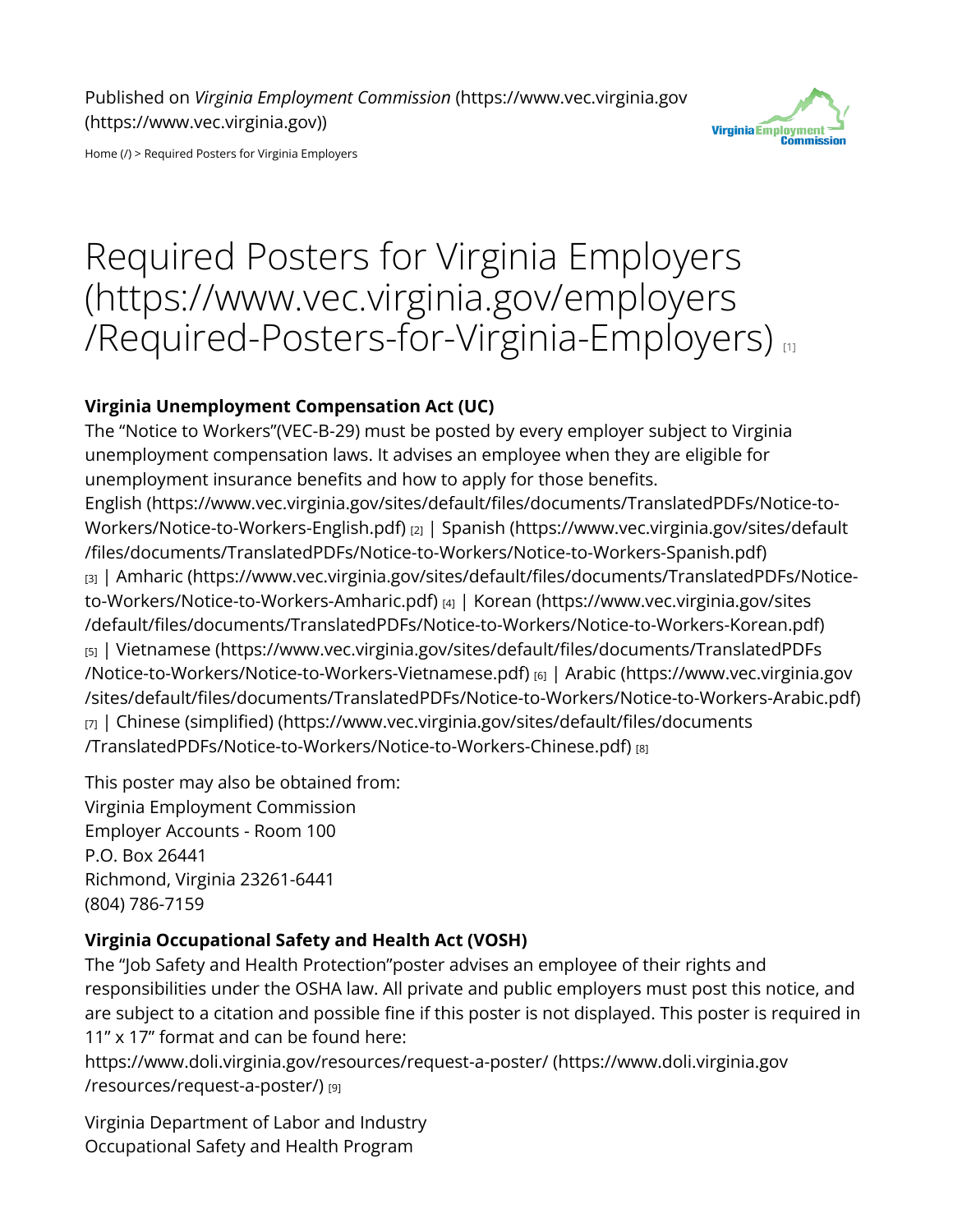13 South Thirteenth Street Richmond, Virginia 23219-4101 (804) 371-2327

#### **Virginia Department of Social Services (VDSS)**

Earned Income Tax Credit (EITC) IRS publication 4194 advises low-to-middle income working individuals and families about the federal earned income tax credit and state low income credit. Links to the required State and Federal posters, and other information, are available at: [http://www.dss.virginia.gov/community/eitc.cgi \(http://www.dss.virginia.gov/community/eitc.cgi\)](http://www.dss.virginia.gov/community/eitc.cgi) [10]

#### **Virginia Workers' Compensation (VWC)**

The "Workers' Compensation Notice"(VWC 1) advises employees and employers of their rights and responsibilities under the Workers' Compensation Law in case of injury or occupational disease. The notice must be posted by every employer subject to the Virginia Workers' Compensation Act. The poster is available at: [http://www.workcomp.virginia.gov/content](http://www.workcomp.virginia.gov/content/employers-workplace-notice-form-1) [/employers-workplace-notice-form-1 \(http://www.workcomp.virginia.gov/content/employers](http://www.workcomp.virginia.gov/content/employers-workplace-notice-form-1)[workplace-notice-form-1\)](http://www.workcomp.virginia.gov/content/employers-workplace-notice-form-1) [11]

This poster may also be obtained from: Virginia Workers' Compensation Commission 1000 DMV Drive Richmond, Virginia 23220 (804) 367-8699

The following six Federal posters may be downloaded or ordered online. Most are available in English and Spanish at: [https://www.dol.gov/agencies](https://www.dol.gov/agencies/whd/posters) [/whd/posters \(https://www.dol.gov/agencies/whd/posters\)](https://www.dol.gov/agencies/whd/posters) [12]

## **or you may order directly from:**

U.S. Department of Labor 400 North Eighth Street Richmond, VA 23240 (804) 771-2995

## • **Fair Labor Standards Act (FLSA)**

"Minimum Wage Notice" (WH-1088). Every employer with employees subject to the Fair Labor Standards Act's minimum wage provisions must post this notice explaining the Act. It must be available in a conspicuous place in all of their establishments so that employees may readily read it.

## • **Employee Polygraph Protection Act (EPPA)**

The "Polygraph Poster" (WH-1462) is required by Federal law. The law requires all employers to display this poster where employees and job applicant's can readily read it.

#### • **Service Contract Act and Public Contractors Act**

The poster "Notice to Workers Working on Government Contracts"(WH-1313) is required by Federal law. This law affects all employers whose workers are engaged in the production of materials, supplies, articles, or equipment amounting to more than \$10,000 under a government contract. Contracts for services in excess of \$2,500 also apply.

• **Davis-Bacon Construction Contracts Act**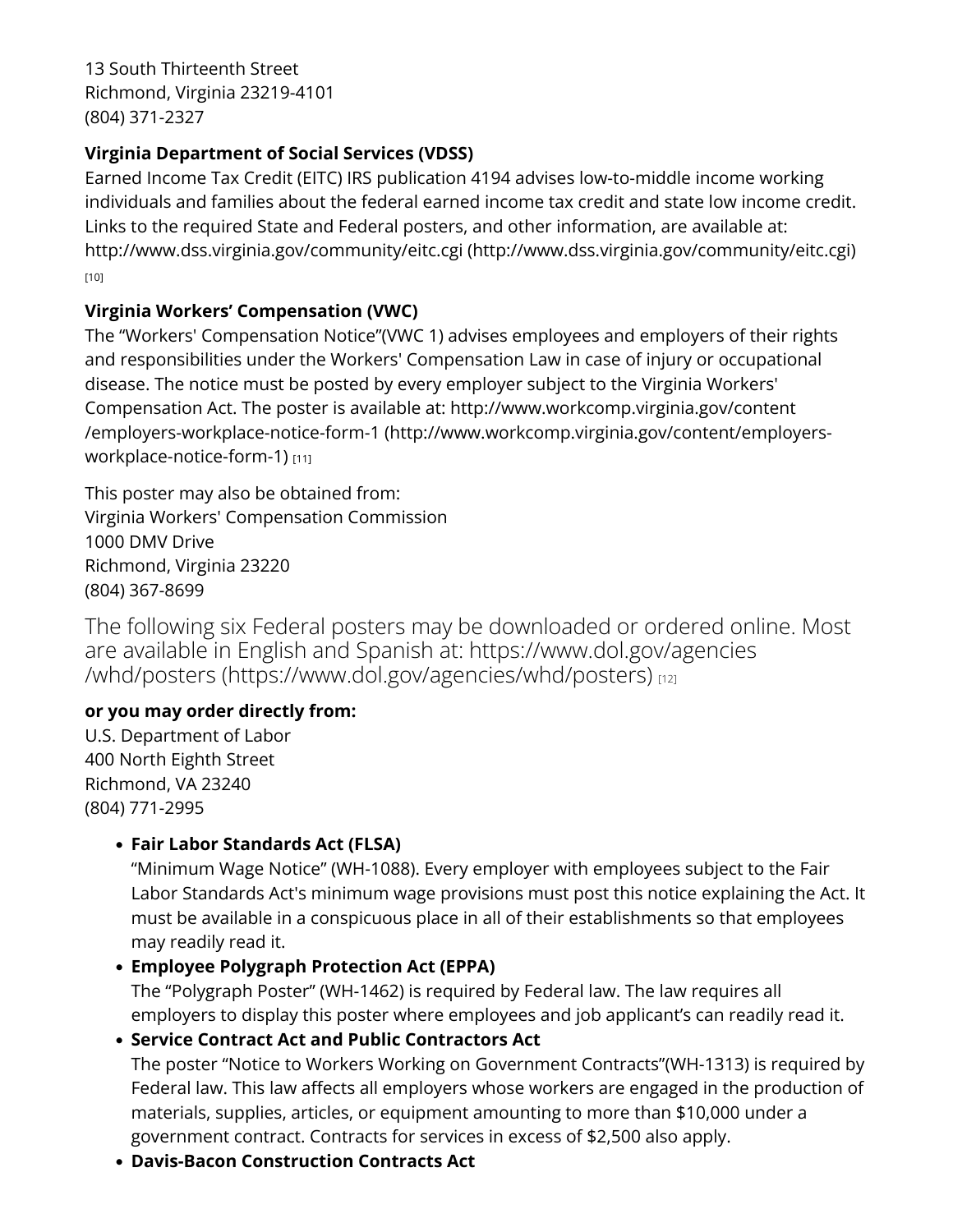The Davis-Bacon poster (WH-1321) is required by federal law. All construction contractors and subcontractors working on federally-financed construction must post at the job site a copy of the specifications section of their contract that set forth applicable prevailing wage rates, as determined by the Secretary of Labor.

- **Family Medical Leave Act of 1993 (FMLA)** The required FMLA poster (WH-1420) outlines the act and its enforcement provisions. Employers with 50 or more employees are subject to the provisions of this law.
- **Migrant and Seasonal Agricultural Worker Protection Act (MSPA)** MSPA poster (WH-1376). Each farm labor contractor, agricultural employer and agricultural association that is subject to the MSPA, and who employs any migrant or seasonal agricultural worker(s), must keep this poster in a conspicuous location at the place of employment.

The following required Federal posters are available online, by mail, or phone as noted below.

## **Equal Employment Opportunity (EEO)**

All employers with 15 or more employees, all government contractors and subcontractors, regardless of the number of employees, are required to display this poster "Equal Opportunity is the Law" (OFCCP-1420). This provides general employment information, including provisions of the Americans with Disabilities Act. English and Spanish versions are available at: [http://www1.eeoc.gov/employers/poster.cfm \(http://www1.eeoc.gov/employers/poster.cfm\)](http://www1.eeoc.gov/employers/poster.cfm) [13]

This poster may also be obtained from: U.S. Equal Employment Opportunity Commission 8280 Greensboro Drive, Suite 300 McLean, VA 22102 1-800-669-3362

## **Uniformed Services Employment and Reemployment Rights Act (USERRA)**

Employers may provide the notice "Your Rights Under USERRA" by posting it where employee notices are customarily placed. However, employers are free to provide this notice to employees in ways that will minimize costs while ensuring that the full text of the notice is provided (e.g., by handing or mailing out the notice, or distributing the notice via electronic mail). This law protects the job rights of individuals who voluntarily leave employment to undertake military service, and prohibits employer discrimination against past and present members of the uniformed services. This required poster and information about the Final Rule are available at: [http://www.dol.gov](http://www.dol.gov/vets/programs/userra/poster.htm) [/vets/programs/userra/poster.htm \(http://www.dol.gov/vets/programs/userra/poster.htm\)](http://www.dol.gov/vets/programs/userra/poster.htm) [14]

This poster may also be obtained directly from: U.S. Department of Labor Veterans Services 1-800-487-2365

**Source URL:** <https://www.vec.virginia.gov/employers/Required-Posters-for-Virginia-Employers> [\(https://www.vec.virginia.gov/employers/Required-Posters-for-Virginia-Employers\)](https://www.vec.virginia.gov/employers/Required-Posters-for-Virginia-Employers) **Links:**

[1] https://www.vec.virginia.gov/employers/Required-Posters-for-Virginia-Employers